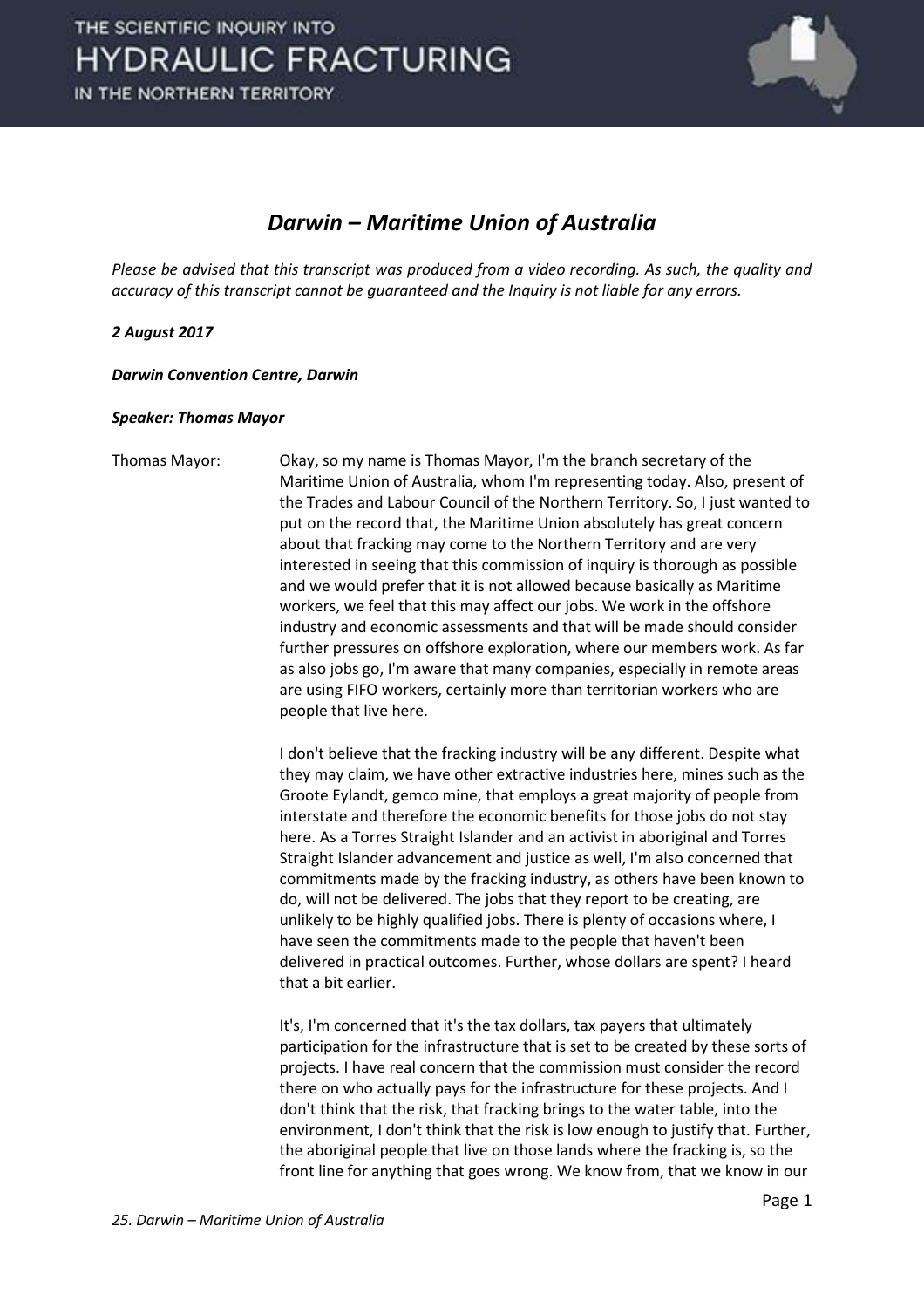

sad history that they are the last to be heard, as well. When things go wrong and things continue to be worse than third world country conditions in some of those communities.

|                                | And that if something goes wrong, and the water is poisoned, then those<br>people will be the ones that suffer, and those are the people that'll be there<br>for millennia to come. I noted the comments said just before about the<br>integrity of the capping of the wells and I would say what guarantee is there,<br>that these things will never deteriorate and leak, rather than what evidence<br>is there, that they will. I just to want to end with, it's just a matte of trust I<br>suppose. Jobs they're committed to and not delivered by these industries in<br>my experience, often. There's commitments for consultation, they generally<br>don't happen. The adherence to regulations, you can put the best<br>regulations into place but what guarantee is there that those regulations<br>won't be breached. |
|--------------------------------|---------------------------------------------------------------------------------------------------------------------------------------------------------------------------------------------------------------------------------------------------------------------------------------------------------------------------------------------------------------------------------------------------------------------------------------------------------------------------------------------------------------------------------------------------------------------------------------------------------------------------------------------------------------------------------------------------------------------------------------------------------------------------------------------------------------------------------|
| Hon. Justice                   | How will they be monitored? And is the risk that they will be breached<br>based on historic practises of some companies. What is the risk versus the<br>trust factor? Lastly clean up. The world head integrity or the capping, would<br>require monitoring. We have commitments to returning environments to<br>the way that they were before. We have legacy mines, all over the territory,<br>where commitments have not been met in that regard as well. I understand<br>that no industry goes ahead without some risk and risk management but for<br>fracking, people that I represent and the people that are now in the<br>community are not prepared to take that risk, when it comes to fracking.                                                                                                                      |
| Rachel Pepper:                 | Thank you very much, and thank you for being so succinct. That's<br>commendable, I have one question, which is you expressed concern that any<br>onshore unconventional gas industry could take jobs away from the offshore<br>gas industry, which is your constituency. What sort of jobs do you envisage<br>will be taken off the offshore gas industry?                                                                                                                                                                                                                                                                                                                                                                                                                                                                      |
| Thomas Mayor:                  | So, the offshore extraction of gas and oil involves supply, vessels going to<br>and from the offshore facilities. There are jobs on the actual facilities as<br>well. So, cargo supply, maintenance, equipment supply, is all done through<br>the stevedores, the wharf here at east arm. Then the offshore workers on<br>the vessels and on the facilities.                                                                                                                                                                                                                                                                                                                                                                                                                                                                    |
| Hon. Justice<br>Rachel Pepper: | It just strikes me that there is probably a different skill set and different job<br>descriptions. I'm having trouble, and I'm not trying to be difficult, I'm<br>generally having trouble to see what jobs would flow from one industry to<br>the other industry. They seem like different jobs.                                                                                                                                                                                                                                                                                                                                                                                                                                                                                                                               |
| Thomas Mayor:                  | We need a couple sea fearer's, and so you don't require sea fearer's to carry<br>things to the onshore. They man the ships and the docks really. So, they are<br>jobs that won't exist if there was only onshore extraction of gas for example.                                                                                                                                                                                                                                                                                                                                                                                                                                                                                                                                                                                 |
| Hon. Justice                   |                                                                                                                                                                                                                                                                                                                                                                                                                                                                                                                                                                                                                                                                                                                                                                                                                                 |
| Rachel Pepper:                 | Oh, I see and so you're worried that the onshore would completely replace                                                                                                                                                                                                                                                                                                                                                                                                                                                                                                                                                                                                                                                                                                                                                       |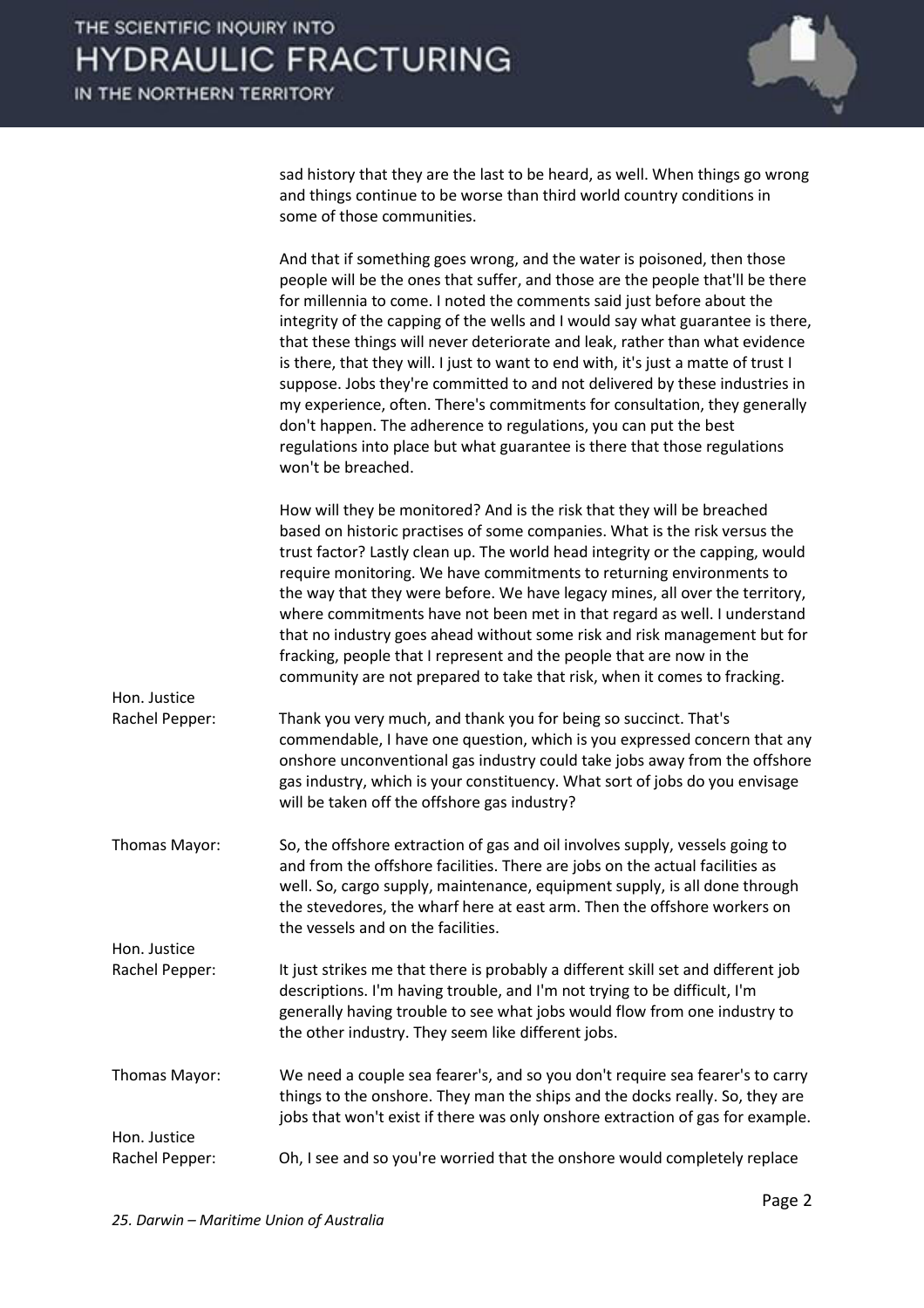

the offshore.

| Thomas Mayor:                  | Yeah, yeah and then it cost stuff to. If that pressure, the price of oil and gas<br>was low enough that, there was that competitiveness, well you would think<br>that onshore gas would mean, as far as cost effectiveness goes, but my<br>point being risk as well.                                                                                                                                                                                                                                                                          |
|--------------------------------|-----------------------------------------------------------------------------------------------------------------------------------------------------------------------------------------------------------------------------------------------------------------------------------------------------------------------------------------------------------------------------------------------------------------------------------------------------------------------------------------------------------------------------------------------|
| Hon. Justice<br>Rachel Pepper: | Yeah I understand. I understand the risk component. It would certainly help<br>us if MUA could perhaps provide us with a few more details of how they<br>envisage the, set the drop losses, flowing from one part of the industry to<br>the other. I'm still, that would certainly affect, information could be<br>provided to us and by way of estimates for example. That would be of huge<br>assistance.                                                                                                                                   |
| Thomas Mayor:                  | Yeah, if I may also, alternative forms of energy, solar, even offshore wind<br>farms. That would be great. Our members would love that.                                                                                                                                                                                                                                                                                                                                                                                                       |
| Hon. Justice<br>Rachel Pepper: | Wouldn't that take away from your jobs as well?                                                                                                                                                                                                                                                                                                                                                                                                                                                                                               |
| Thomas Mayor:                  | No, but it'll be putting back as well.                                                                                                                                                                                                                                                                                                                                                                                                                                                                                                        |
| Hon. Justice<br>Rachel Pepper: | How would onshore solar, not take away from your jobs?                                                                                                                                                                                                                                                                                                                                                                                                                                                                                        |
| Thomas Mayor:                  | The onshore construction, the maintenance of the, there would be vessels<br>required to service those regardless.                                                                                                                                                                                                                                                                                                                                                                                                                             |
| Hon. Justice<br>Rachel Pepper: | Thank you.                                                                                                                                                                                                                                                                                                                                                                                                                                                                                                                                    |
| Thomas Mayor:                  | And also supplies to be loaded off the dock.                                                                                                                                                                                                                                                                                                                                                                                                                                                                                                  |
| Hon. Justice<br>Rachel Pepper: | Sure, thank you. Any further questions? Yes Dr. Andersen?                                                                                                                                                                                                                                                                                                                                                                                                                                                                                     |
| Dr Alan Andersen:              | Yes, if I may, I understand how you're representing your particular unions<br>interest, just wondering if you took a step back and talked about the<br>broader NT communities interest. How would you respond to that? In terms<br>of looking at the broader community interest in whatever job, whatever<br>mind by that.                                                                                                                                                                                                                    |
| Thomas Mayor:                  | We have an interest in jobs. I think there's a real problem with our<br>economy. Absolutely that's true, that's acknowledged. There's a problem<br>with our population as well. We need to grow as a territory. Our<br>communities need to grow for them to be successful and for opportunities<br>to be created for our children. But I don't think fracking is the answer. Not<br>for the risk and not for the public sentiment either. There is a problem with<br>jobs staying in the territory. The mine that I use as an example, is 480 |